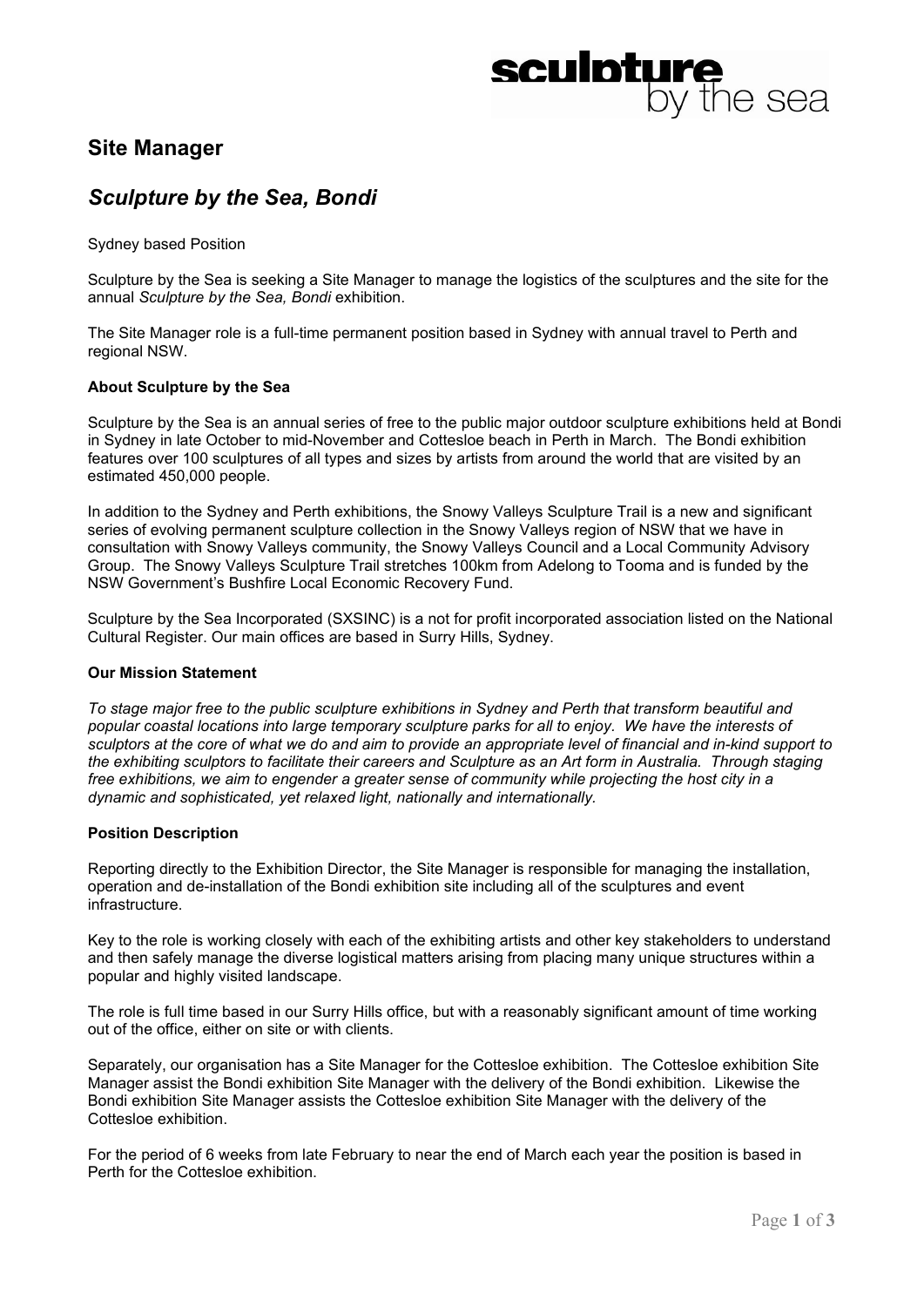The Site Management of the Snowy Valleys Sculpture Trail is not part of the Bondi exhibition Site Manager's role.

# **Duties Include**

- assisting the updating of the call for artists submissions documentation prior to applications opening;
- reviewing artist applications prior to the meeting of the Curatorial Panel to ensure they contain all required information and a review of the standout proposals to consider whether they are likely to be feasible;
- advising the curatorial panel on technical aspects of sculpture applications during the selection process;
- managing the sculpture engineering review panel with our external engineers, Council, risk management consultant and senior sculpture installer to determine which sculptures will require engineering certification;
- working with the certifying engineers to ensure each sculpture meets the required standards;
- working with each of the selected artists throughout the year to assist them to realise their artistic vision and advise them on technical issues – this is both an extremely rewarding part of the role and at times frustrating as artists are not always the most organised people. If you are not excited by this part of the role the position will not suit you;
- analysing documentation supplied by all selected artists to create a detailed install process for each sculpture;
- generating risk management documentation and job safety analysis for the install of each sculpture;
- generating install and deinstall schedule including allocating crew and mechanical resources for each sculpture;
- liaising with local councils regarding sculpture and infrastructure installation;
- managing the implementation of the Sculpture by the Sea, Bondi Risk Management Plan;
- conducting the delivery and install of sculptures throughout the year to collectors, including the physical installation of works and or the management of crew as appropriate;
- maintaining sculptures in permanent collections under our management at North Sydney and Middle Head;
- overseeing exhibition site infrastructure install including site offices, temporary cafes, large walk-in gallery marquee, catalogue & information marquees, plinths etc;
- overseeing the recruiting of install crew, senior site crew and site crew for each exhibition;
- overseeing the management of our storage facilities at Kingswood (western Sydney); and
- overseeing the management by our Freight Coordinator of regional, interstate and international artists to assist with their freight and customs requirements to ensure their works arrive in Sydney and on site on time and as inexpensively as possible, including the delivery to collectors of sculptures bought from the Bondi exhibition and from time to time throughout the year.

There are two positions that report to the Site Manager:

**Assistant Site Manager**: who is responsible for crew sourcing and management, onsite management of SXSINC storage facilities, freight packing, booking of infrastructure and install equipment, and client installations, while assisting the Site Manager generally; and

**Freight Coordinator**: who is responsible for international, interstate and local freight management.

We have several regular and highly experienced install crew and senior site crew who have worked on many of our exhibitions, however not all of these crew are available for each exhibition.

# **Essential Skills**

- high level major event management skills
- excellent verbal and written communication skills
- ability to multi-task and manage overlapping project timelines
- management of teams engaged in complex site management logistics operations, whether this be at festivals, events or construction projects
- experience budgeting, generating and managing timelines
- hands on construction and/or fabrication experience with a knowledge of materials and fabrication processes
- excellent team leader and self-starter